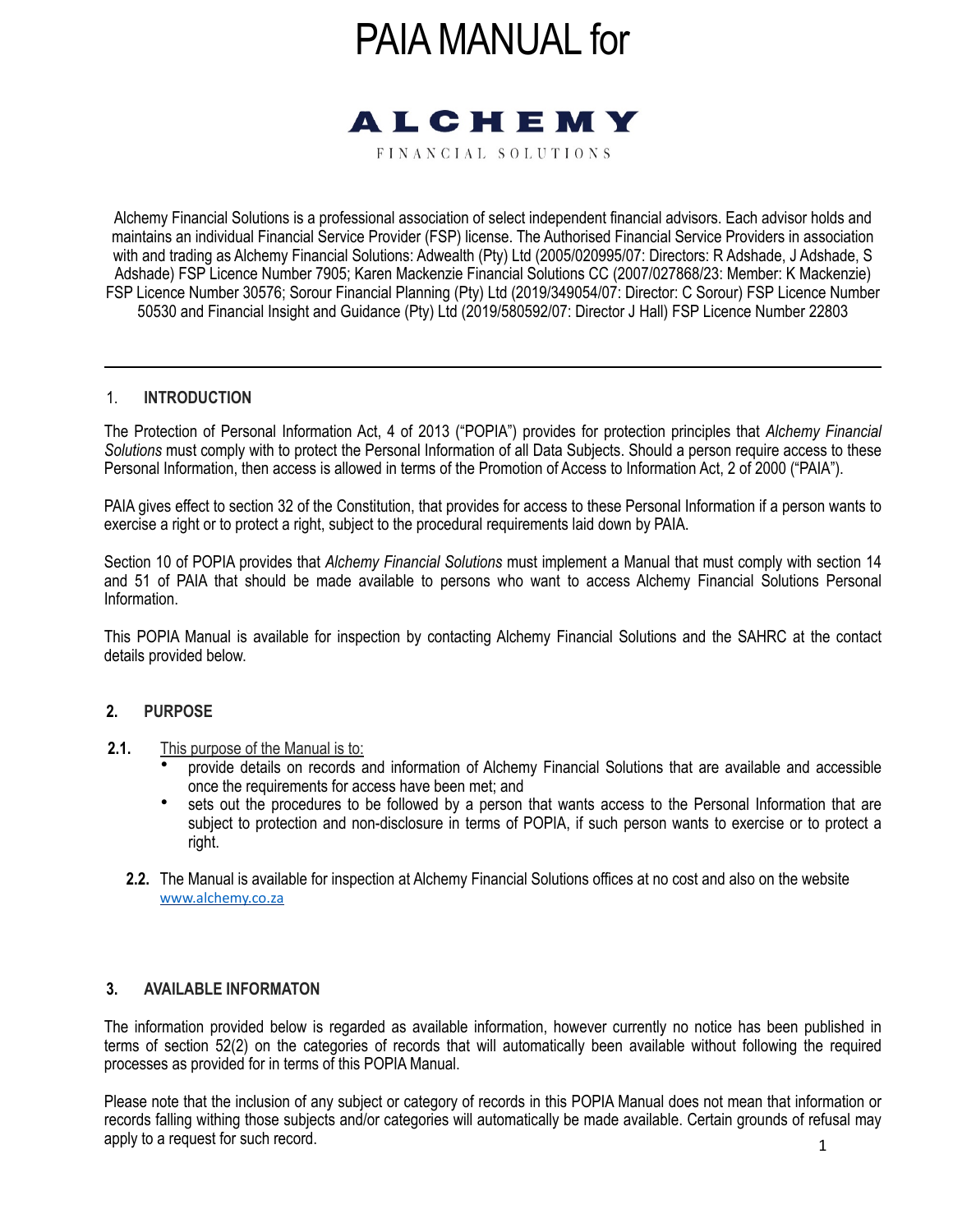| <b>Structure</b><br>Alchemy associate members provide Financial services to South African clients and are authorised<br>Financial Services Providers for Category I (Advice and Intermediary Services all product<br>categories) in terms of the Financial Advisory and Intermediary Services Act of 2002                                                                                                                                                                                                                                                                                                                                                                                                                                                                                                                                                                                                                                                                                                                                                                                                                                                                                                                                                                                                                                                                                                                                                                                  |                                                                                                                                                                                                                                                                                                                                                |                      |                      |  |
|--------------------------------------------------------------------------------------------------------------------------------------------------------------------------------------------------------------------------------------------------------------------------------------------------------------------------------------------------------------------------------------------------------------------------------------------------------------------------------------------------------------------------------------------------------------------------------------------------------------------------------------------------------------------------------------------------------------------------------------------------------------------------------------------------------------------------------------------------------------------------------------------------------------------------------------------------------------------------------------------------------------------------------------------------------------------------------------------------------------------------------------------------------------------------------------------------------------------------------------------------------------------------------------------------------------------------------------------------------------------------------------------------------------------------------------------------------------------------------------------|------------------------------------------------------------------------------------------------------------------------------------------------------------------------------------------------------------------------------------------------------------------------------------------------------------------------------------------------|----------------------|----------------------|--|
| <b>Functions</b>                                                                                                                                                                                                                                                                                                                                                                                                                                                                                                                                                                                                                                                                                                                                                                                                                                                                                                                                                                                                                                                                                                                                                                                                                                                                                                                                                                                                                                                                           | Alchemy Financial Solutions provides Financial services to South African clients and is an authorised Financial<br>Services Provider for Category I (Advice and Intermediary Services all product categories) and Category II<br>(Discretionary financial services.) in terms of the Financial Advisory and Intermediary Services Act of 2002. |                      |                      |  |
| <b>Postal address</b>                                                                                                                                                                                                                                                                                                                                                                                                                                                                                                                                                                                                                                                                                                                                                                                                                                                                                                                                                                                                                                                                                                                                                                                                                                                                                                                                                                                                                                                                      | Postnet Suite 051, Private Bag X5071, Stellenbosch, 7600                                                                                                                                                                                                                                                                                       |                      |                      |  |
| <b>Business/Street</b><br><b>Address</b>                                                                                                                                                                                                                                                                                                                                                                                                                                                                                                                                                                                                                                                                                                                                                                                                                                                                                                                                                                                                                                                                                                                                                                                                                                                                                                                                                                                                                                                   | 178 Dorp Street Stellenbosch                                                                                                                                                                                                                                                                                                                   |                      |                      |  |
| <b>Phone Number</b>                                                                                                                                                                                                                                                                                                                                                                                                                                                                                                                                                                                                                                                                                                                                                                                                                                                                                                                                                                                                                                                                                                                                                                                                                                                                                                                                                                                                                                                                        | 021 424 1616                                                                                                                                                                                                                                                                                                                                   | Website              | www.alchemy.co.za    |  |
| <b>Information Officer</b>                                                                                                                                                                                                                                                                                                                                                                                                                                                                                                                                                                                                                                                                                                                                                                                                                                                                                                                                                                                                                                                                                                                                                                                                                                                                                                                                                                                                                                                                 | Robert Adshade                                                                                                                                                                                                                                                                                                                                 | <b>Email address</b> | robert@alchemy.co.za |  |
| <b>Deputy Information</b><br>Officer/s                                                                                                                                                                                                                                                                                                                                                                                                                                                                                                                                                                                                                                                                                                                                                                                                                                                                                                                                                                                                                                                                                                                                                                                                                                                                                                                                                                                                                                                     | Karen Mackenzie                                                                                                                                                                                                                                                                                                                                | <b>Email address</b> | karen@alchemy.co.za  |  |
| <b>SA Human Rights</b><br>Commission<br>(SAHRC) Guide                                                                                                                                                                                                                                                                                                                                                                                                                                                                                                                                                                                                                                                                                                                                                                                                                                                                                                                                                                                                                                                                                                                                                                                                                                                                                                                                                                                                                                      | The SAHRC Guide can be obtained from the SA Human Rights Commission at no cost:<br>Address: PAIA Unit, The Research & Document Dept, Private Bag x2700, Houghton, 2041<br>Tel: +27 11 877 3600; Facsimile: +27 11 403 0625; Website: www.sahrc.org.za                                                                                          |                      |                      |  |
|                                                                                                                                                                                                                                                                                                                                                                                                                                                                                                                                                                                                                                                                                                                                                                                                                                                                                                                                                                                                                                                                                                                                                                                                                                                                                                                                                                                                                                                                                            | <b>APPLICABLE LEGISLATION</b>                                                                                                                                                                                                                                                                                                                  |                      |                      |  |
|                                                                                                                                                                                                                                                                                                                                                                                                                                                                                                                                                                                                                                                                                                                                                                                                                                                                                                                                                                                                                                                                                                                                                                                                                                                                                                                                                                                                                                                                                            |                                                                                                                                                                                                                                                                                                                                                |                      |                      |  |
| Alchemy Financial Solutions operations and information is available in accordance with the following legislation, including but not limited to:<br>$\bullet$<br>Basic Conditions of Employment Act 75 of 1997<br>$\bullet$<br>The Companies Act 71 of 2008<br>$\bullet$<br>Consumer Protection Act 68 of 2008<br>Collective Investment Schemes Control Act 45 of 2002<br>Credit Rating Services Act 24 of 2012<br>$\bullet$<br>Employment Equity Act 55 of 1998<br>Financial Advisory and Intermediaries Services Act 37 of 2002<br>$\bullet$<br>Financial Institutions (Protection of Funds) Act 28 of 2001<br>$\bullet$<br>Financial Intelligence Centre Act 38 of 2001<br>Financial Markets Act 19 of 2012<br>٠<br>Financial Sector Regulation Act 9 of 2017<br>٠<br>$\bullet$<br>Financial Services Board Act 97 of 1990<br>$\bullet$<br>Financial Services Ombud Schemes Act 37 of 2004<br>Financial Supervision of the Road Accident Fund Act 8 of 1993<br>Friendly Societies Act 25 of 1956<br>Income Tax Act 95 of 1967<br>Insurance Act 18 of 2017<br>٠<br>Labour Relations Act 66 of 1995<br>Long-term Insurance Act 52 of 1998<br>Occupational Health and Safety Act 85 of 1993<br>Pension Funds Act 24of 1956<br>Protection of Personal Information Act 4 of 2013<br>Short-term Insurance Act 53 of 1998<br>Skills Development Act 97 of 1998<br>Skills Development Levies Act 9 of 1999<br>Unemployment Contributions Act 63 of 2001<br>Value Added Tax Act 89 of 1991<br>Etc |                                                                                                                                                                                                                                                                                                                                                |                      |                      |  |
|                                                                                                                                                                                                                                                                                                                                                                                                                                                                                                                                                                                                                                                                                                                                                                                                                                                                                                                                                                                                                                                                                                                                                                                                                                                                                                                                                                                                                                                                                            | SUBJECTS AND CATEGORIES OF RECORDS HELD BY ALCHEMY FINANCIAL SOLUTIONS                                                                                                                                                                                                                                                                         |                      |                      |  |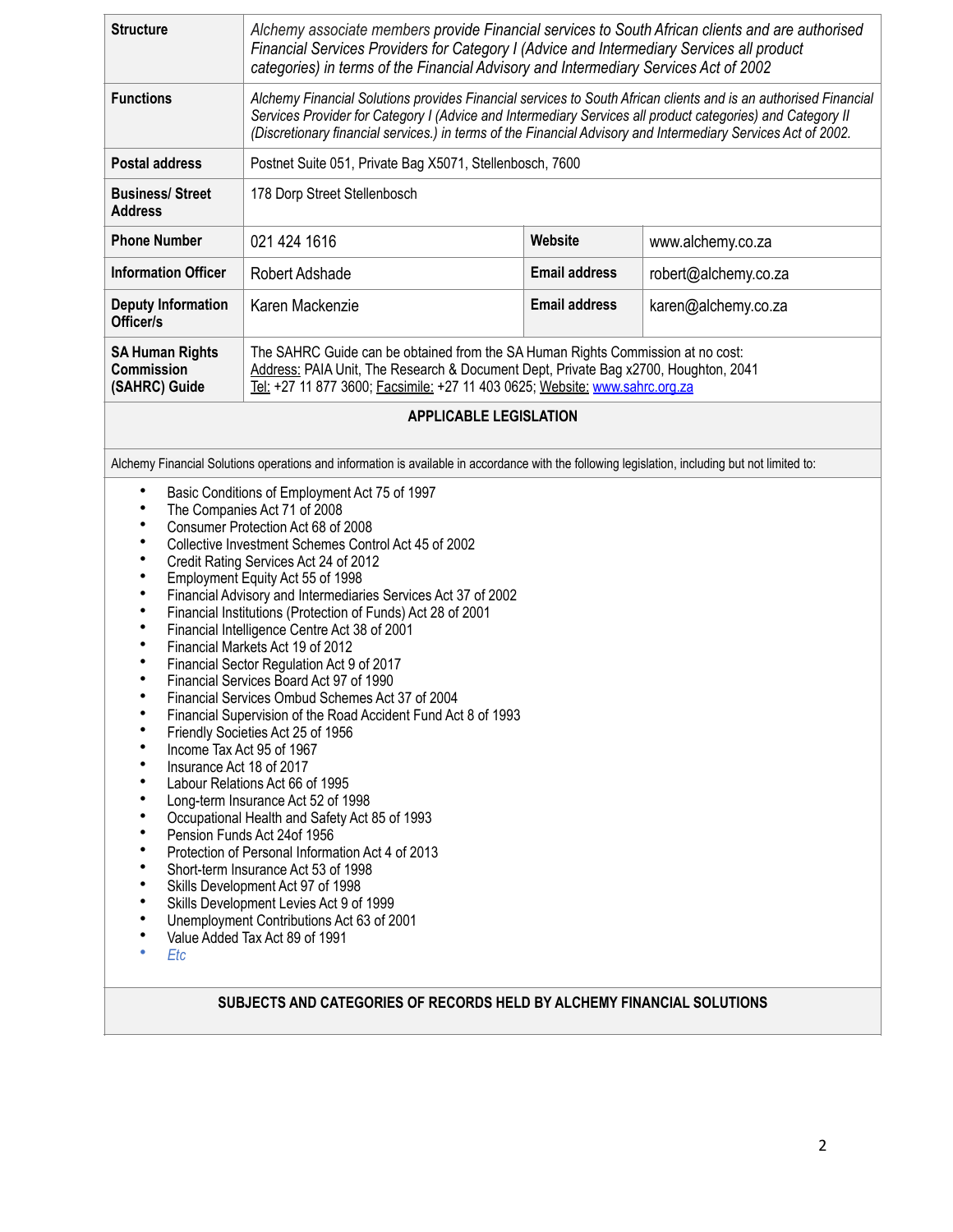| <b>Statutory Company</b><br>Information                  | The Memorandum and Articles of Association<br>Memorandum of Incorporation<br>Certificate of Incorporation<br>Records of all subsidiary companies<br>The shares register.<br>Shareholders' agreements.<br>Minutes of general meetings of the shareholders.<br>Register or list of directors.<br>Minute books and internal resolutions.<br>Power of attorney agreements and a list of persons authorized to bind Alchemy Financial Solutions<br>Statutory registers, including a register of bonds and pledges, and a register of directors' interests in<br>contracts.                                                                                                                                                                                                 |  |  |  |
|----------------------------------------------------------|-----------------------------------------------------------------------------------------------------------------------------------------------------------------------------------------------------------------------------------------------------------------------------------------------------------------------------------------------------------------------------------------------------------------------------------------------------------------------------------------------------------------------------------------------------------------------------------------------------------------------------------------------------------------------------------------------------------------------------------------------------------------------|--|--|--|
| <b>Financial and Tax</b><br><b>Records</b>               | Accounting records, books and documents.<br>Interim and annual financial reports.<br>Auditor's details.<br>External auditors' reports.<br>Details of actuaries of the pension scheme of Alchemy Financial Solutions<br>Tax returns.<br>PAYE records<br>Skills Development Levies records<br>Other documents and agreements relating to taxation.                                                                                                                                                                                                                                                                                                                                                                                                                      |  |  |  |
| <b>Banking Details</b>                                   | Bank facilities and account details.<br>Bank statements.<br>Guarantees given by, or in respect of, Alchemy Financial Solutions                                                                                                                                                                                                                                                                                                                                                                                                                                                                                                                                                                                                                                        |  |  |  |
| Human Resources /<br><b>Employment</b><br><b>Records</b> | - List of employees and/or contractors.<br>Contracts of employment with directors, officers and employees.<br>Services agreements with independent contractors and outsource partners.<br>Expenditure or reimbursement agreements with directors.<br>Documents relating to employee benefits.<br>Compensation or redundancy payments.<br>Documents and information in respect of share incentive schemes or trust.<br>Personnel files.<br>Employee code of conduct.<br>Employment equity plan.<br>Procedural agreements and policies.<br>Disciplinary records and documentation pertaining to disciplinary proceedings.<br>CCMA records.<br>Training manuals.<br>Other information relating to employees of Alchemy Financial Solutions<br>Confidentiality agreements |  |  |  |
| <b>Intellectual Property</b>                             | Trademarks, patents, copyrights and designs held by Alchemy Financial Solutions<br>Licenses relating to intellectual property rights.<br>Other agreements relating to intellectual property rights.                                                                                                                                                                                                                                                                                                                                                                                                                                                                                                                                                                   |  |  |  |
| <b>Licenses and</b><br>authorisations                    | Regulatory authorisations, other authorisations, licenses, material permits, consents, approvals, and<br>certificates.<br>Applications for licenses and permits.<br>Registrations and declarations of permits.                                                                                                                                                                                                                                                                                                                                                                                                                                                                                                                                                        |  |  |  |
| <b>Insurance</b>                                         | Insurance policies taken out for the benefit of Alchemy Financial Solutions and its employees.<br>Claims records                                                                                                                                                                                                                                                                                                                                                                                                                                                                                                                                                                                                                                                      |  |  |  |
| Immovable and<br>movable property                        | Title deeds of land owned Alchemy Financial Solutions<br>Agreements for the lease or sale of land and/or other immovable property by Alchemy Financial Solutions<br>Agreements for the lease or sale of movable property by Alchemy Financial Solutions<br>Mortgage bonds, liens, notarial bonds or security interests on property.<br>3<br>Other agreements for the purchase, ordinary sale, conditionalsale, or hire of assets.                                                                                                                                                                                                                                                                                                                                     |  |  |  |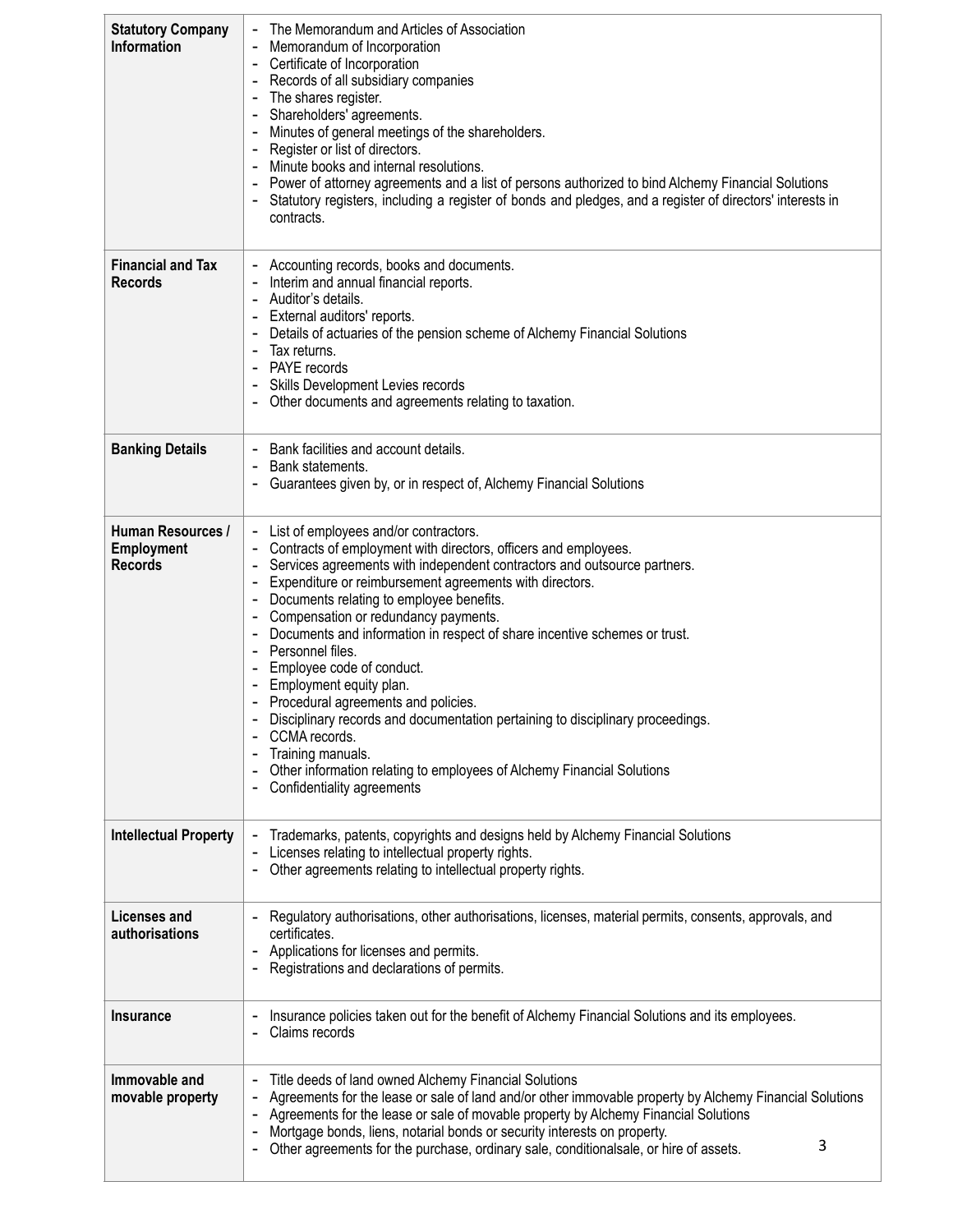| <b>Information</b><br><b>Technology</b>                                            | Computer software support and maintenance agreements.<br>Web site development, support and maintenance agreements.<br>Computer software licence agreements.<br>Agreements in respect of computer hardware used by Alchemy Financial Solutions<br>Agreements<br>Internet Service Providers and other telecommunications entities.<br>with<br>Leased line agreements.<br>Other documentation pertaining to computer systems and computer programs held by Alchemy Financial<br>Solutions<br>Individual contracts in respect of usage of cellular telephones.<br>SITA agreements. |  |  |
|------------------------------------------------------------------------------------|--------------------------------------------------------------------------------------------------------------------------------------------------------------------------------------------------------------------------------------------------------------------------------------------------------------------------------------------------------------------------------------------------------------------------------------------------------------------------------------------------------------------------------------------------------------------------------|--|--|
| <b>Specific Agreements</b><br><b>Relating to the</b><br><b>Business Activities</b> | Indemnity, confidentiality and non-disclosure agreements.<br>۰<br>Regulatory agreements.<br>Agreements relating to transactions.<br>Presentations to clients.                                                                                                                                                                                                                                                                                                                                                                                                                  |  |  |
| <b>Miscellaneous</b><br>agreements                                                 | Loans from third parties (including banks).<br>Loans to third parties.<br>Suretyship agreements.<br>Agreements restricting the trading activities of Alchemy Financial Solutions<br>Agency, management and distribution agreements.<br>Royalty agreements.<br>Agreements in terms of which Alchemy Financial Solutions is a member of a joint venture, consortium,<br>partnership, incorporated or unincorporated association, and shareholders' agreements of another entity<br>which Alchemy Financial Solutions is a party to.<br>Any other agreements.                     |  |  |
| <b>Policy documents</b>                                                            | Governance policy.<br>Risk management policy<br>Ethics policy.<br>Human Recourses policy.<br><b>Treating Customers Fairly.</b><br>Privacy and Data Protection Policy.<br>Complaints Policy.<br>Etc.<br>٠                                                                                                                                                                                                                                                                                                                                                                       |  |  |
| <b>Procedures</b>                                                                  | - Standard operating procedures<br>Disciplinary procedures<br>Debarment procedures<br>Etc.                                                                                                                                                                                                                                                                                                                                                                                                                                                                                     |  |  |
| Correspondence                                                                     | Correspondence including internal and external memoranda                                                                                                                                                                                                                                                                                                                                                                                                                                                                                                                       |  |  |
| Legal proceedings                                                                  | Records relating to legal proceedings.<br>Records relating to arbitration matters.                                                                                                                                                                                                                                                                                                                                                                                                                                                                                             |  |  |
| <b>Overseas Interests</b><br>and Investments                                       | - Agreements with foreign entities                                                                                                                                                                                                                                                                                                                                                                                                                                                                                                                                             |  |  |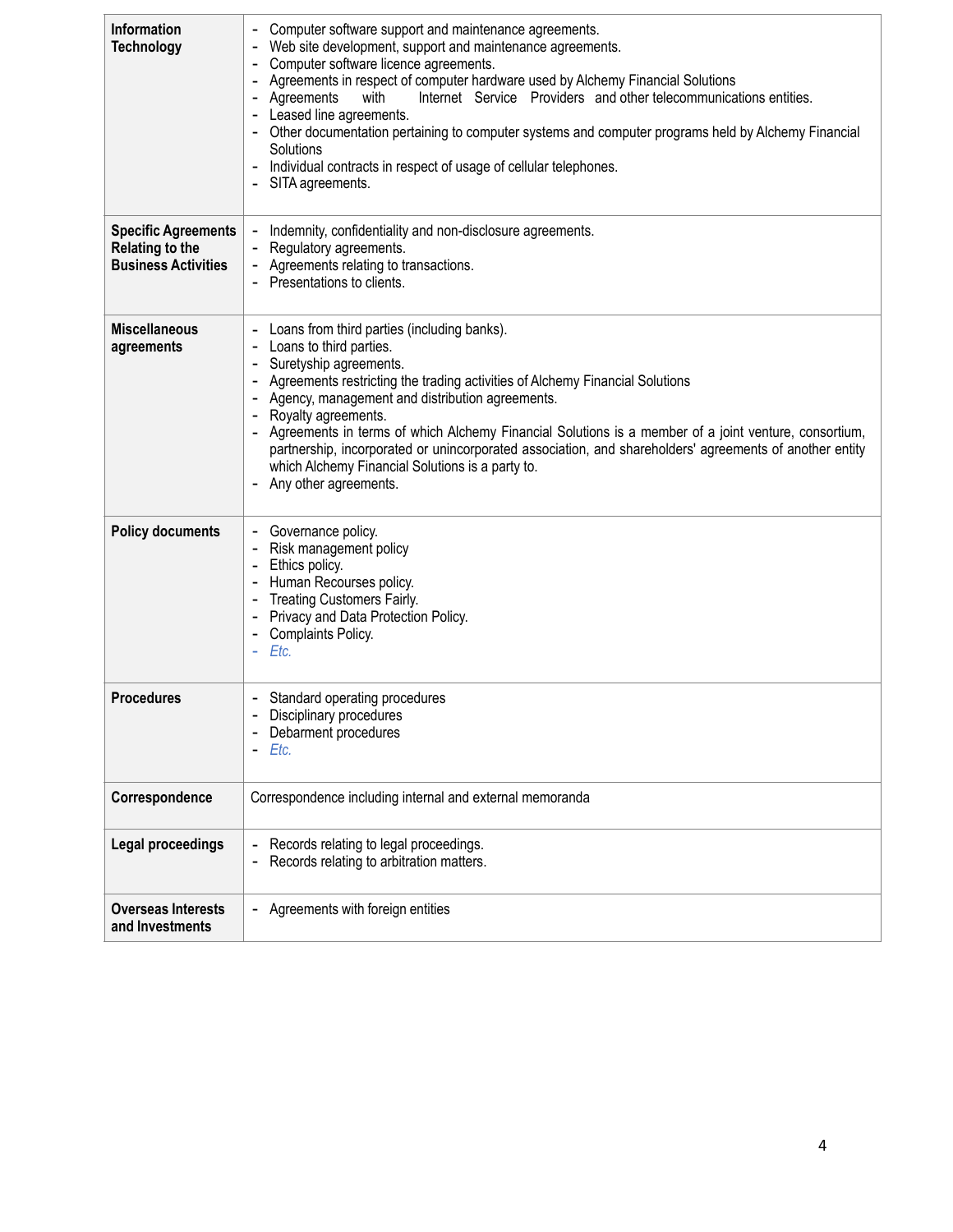| <b>Clients</b> | Agreements with clients<br>$\overline{\phantom{a}}$         |
|----------------|-------------------------------------------------------------|
|                | Service Level Agreements<br>$\overline{\phantom{a}}$        |
|                | Broker Agreements.<br>$\overline{\phantom{a}}$              |
|                | <b>Business strategies</b><br>-                             |
|                | Advice records<br>$\overline{a}$                            |
|                | Financial Needs Analysis.<br>-                              |
|                | <b>Client Mandate</b><br>-                                  |
|                | <b>Discretionary Mandate</b><br>٠                           |
|                | Applications.<br>۰                                          |
|                | Investment Risk Profiles.<br>$\blacksquare$                 |
|                | Claims records<br>$\overline{\phantom{a}}$                  |
|                | Complaints and outcomes<br>-                                |
|                | Assets under management records<br>$\overline{\phantom{a}}$ |
|                | Financial records<br>$\overline{a}$                         |
|                | FICA documentation<br>$\overline{\phantom{a}}$              |
|                | Contact lists<br>٠                                          |
|                | Agenda's and minutes of meetings<br>٠                       |
|                | Product brochures.<br>$\overline{a}$                        |
|                | Marketing plans<br>٠                                        |
|                | Letters/sheets<br>$\blacksquare$                            |
|                | <b>Client briefs</b><br>$\overline{\phantom{0}}$            |
|                | Client E-mails<br>-                                         |
|                | Telephone recordings<br>-                                   |
|                | Registers<br>-                                              |
|                | Etc.<br>۰                                                   |
|                |                                                             |

# **4. PROCEDURES TO FOLLOW TO ACCESS INFORMATION**

#### **4.1. REQUESTER**

#### 4.1.1. **Personal Requester:**

A Personal Requester is a requester who is seeking access to a record containing Personal Information about the Requester itself. Access will be granted by Alchemy Financial Solutions subject to applicable legislation.

#### 4.1.2. **Other Requester**:

If a person other than the Personal Requester is seeking access to a record containing Personal Information, then Alchemy Financial Solutions is not obliged to grant access to such record, unless such person fulfils the requirements for access as provided for in terms of PAIA.

#### **4.2. FEES PAYABLE**

The applicable fees are prescribed in terms of the Regulations promulgated under PAIA:

- 4.2.1. **Request fee:** This does not apply if the request is for personal records of the person requesting in this instance no fee is payable A non-refundable request fee of R>< (excluding VAT) is payable upon submission of any request for access to any record.
- 4.2.2. **Access fee:** An access fee is payable prior to being granted access to the records in the form required. These fees are prescribed in Part III of Annexure A as defined in Government Gazette Notice No. 187, Regulation 11.

#### **4.3. REQUEST PROCEDURES**

- Access to records with Personal Information is subject to the procedural requirements contained in PAIA.
- A Requester must complete the prescribed form enclosed herewith in Appendix 1 and payment of the required fee (only if it is an Other Requester) must be made.
- The completed and signed Appendix 1 form together with proof of payment must either posted, submitted per hand or be emailed to the Information Officer at the email address stated above.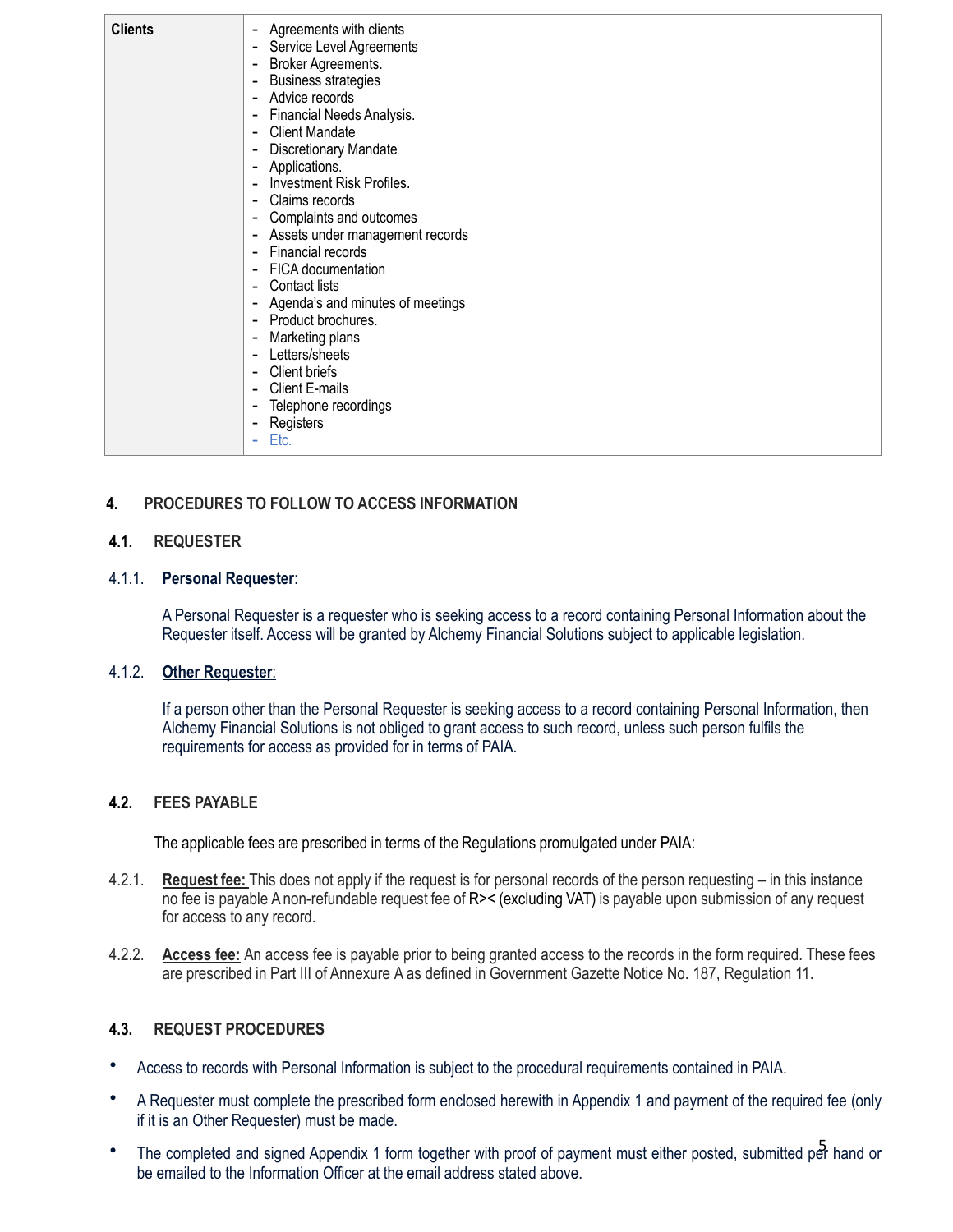- If an individual is unable to complete the prescribed form because of illiteracy or disability, such a person may make the request orally to the Information Officer.
- If a request is made on behalf of another person, the Requester must then submit proof of the capacity in which the Requester is making the request on behalf of the other person to the satisfaction of the Information Officer.
- All required information must be provided on the Appendix 1 form and the information must be true complete and correct with enough particularity to enable the Information Officer to identify:
	- o the Requester's identity;
	- o contact details of the Requester;
	- o the requested record/s, and
	- o the form of access required by the Requester.
- A Requester may only request access to a record in order to exercise or protect a right, and must clearly state what the nature of the right is so to be exercised or protected. The requester is further required to provide an explanation of why the requested record is required for the exercise or protection of that right.
- Alchemy Financial Solutions will process a request to access a record within 30 (thirty) days of receipt of the completed Appendix 1 form together with proof of payment, if applicable, unless the Requestor has stated exceptional reasons and circumstances together with proof, if applicable, that would satisfy the Information Officer that the time period not be complied with.
- Alchemy Financial Solutions shall inform the Requester in writing whether access has been granted or denied together with reasons thereof.
- If the Requester requires access to the records in another manner, the Requester must state the manner and the particulars so required.

# **4.4. GROUNDS FOR REFUSAL**

PAIA provides several grounds on which a request for access to information must be refused and a complete list of the grounds for refusal is available in Chapter 4 of PAIA.

These grounds mainly concern instances that may include where:

- the privacy and interests of other individuals are protected;
- such records are already otherwise publicly available;
- public interests are not served;
- the mandatory protection of commercial information of a third party;<br>• the mandatory protection of certain confidential information of a third
- the mandatory protection of certain confidential information of a third party.

#### **4.5. THE PROTECTION OF PERSONAL INFORMATION ACT (POPIA) GUIDE**

#### **4.5.1. DEFINITIONS**

The following definitions has the meanings as defined in terms of section 1 of POPIA and are detailed below:

- Data Subject: means the person to whom the personal information relates.
- Responsible Party: The entity which determines the purpose of and means for processing personal information.
- Operator: The company or a person who processes personal information for a responsible party in terms of a contract or mandate, without coming under the direct authority of the responsible party.
- Personal Information: means information relating to an identifiable, living, natural person, and where it is applicable, an identifiable, existing juristic person, including, but not limited to:
	- $\circ$  information relating to the race, gender, sex, pregnancy, marital status, national, ethnic or social origin, colour, sexual orientation, age, physical or mental health, well-being, disability, religion, conscience, belief, culture, language and birth of the person;
	- o information relating to the education or the medical, financial, criminal or employment history of the person;
	- 6 o any identifying number, symbol, e-mail address, physical address, telephone number, location information, online identifier or other particular assignment to the person;
	- o the biometric information of the person;
	- o the personal opinions, views or preferences of the person;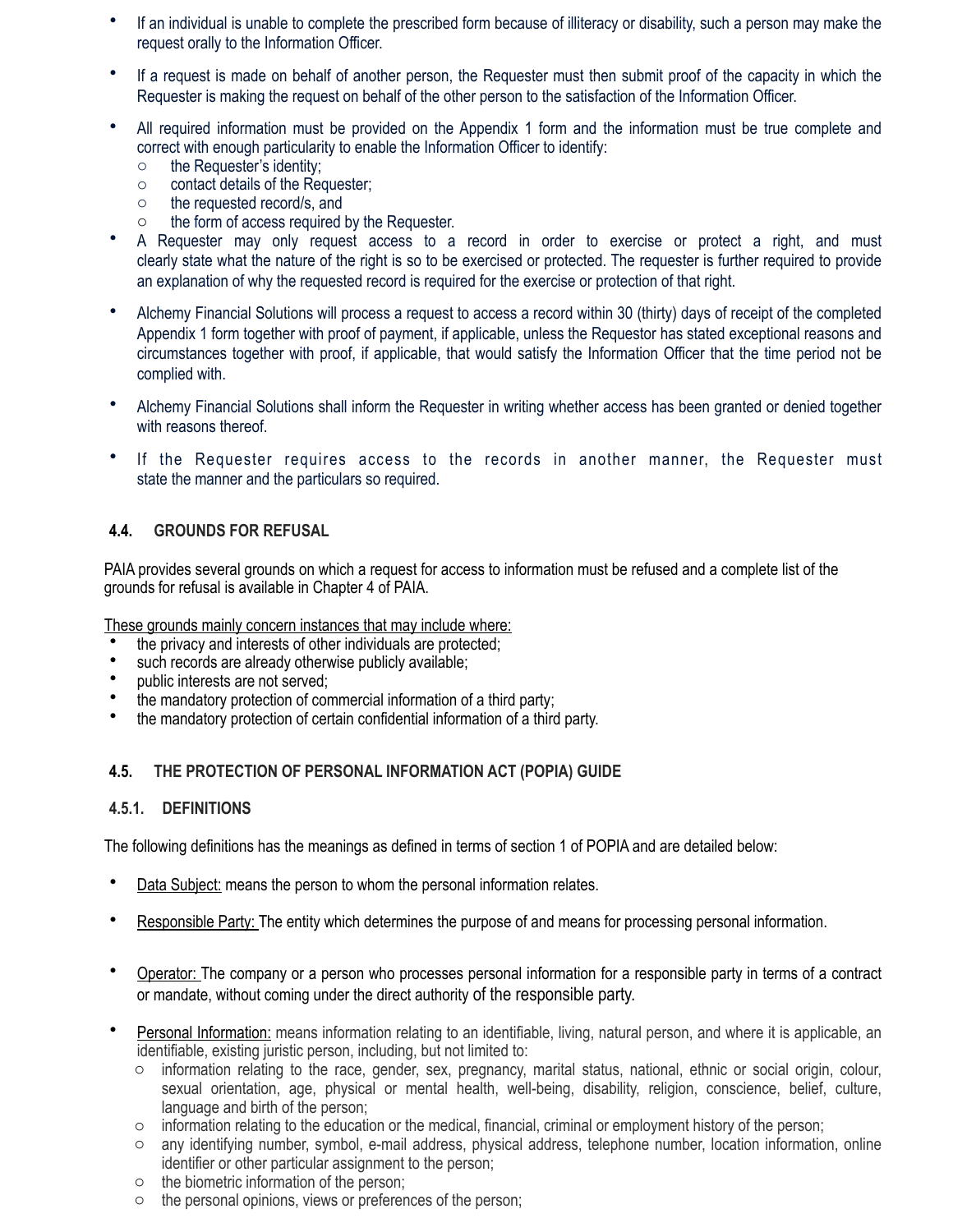- $\circ$  correspondence sent by the person that is implicitly or explicitly of a private or confidential nature or further correspondence that would reveal the contents of the original correspondence;
- o the views or opinions of another individual about the person; and
- $\circ$  the name of the person if it appears with other personal information relating to the person or if the disclosure of the name itself would reveal information about the person.
- o Special Personal Information includes:
	- **EXECUTE:** religious or political beliefs
	- race or ethnic origin
	- **■** trade union membership
	- political opinions
	- health, sexual life
	- **EXECUTE:** criminal behaviour.
- Processing: means any operation or activity or any set of operations, whether or not by automatic means, concerning personal information, including:
	- o the collection, receipt, recording, organisation, collation, storage, updating or modification, retrieval, alteration, consultation or use;
	- o dissemination by means of transmission, distribution or making available in any other form; or
	- o merging, linking, as well as restriction, degradation, erasure or destruction of information.
- Direct Marketing: means the use of personal information for the purposes of direct marketing by means ofany form of electronic communication.

# **4.5.2. EXCLUSIONS**

POPIA protection does not apply to the following information:

- The processing of personal information:
	- $\circ$  in the course of a purely personal or household activity;
	- o that has been de-identified to the extent that it cannot be re-identified again;
	- $\circ$  by or on behalf of a public body
		- which involves national security, including activities that are aimed at assisting in the identification of the financing of terrorist and related activities, defense or public safety; or
		- the purpose of which is the prevention, detection, including assistance in the identification of the proceeds of unlawful activities and the combating of money laundering activities, investigation or proof of offences, the prosecution of offenders or the execution of sentences or security measures, to the extent that adequate safeguards have been established in legislation for the protection of such personal information;
	- o by the Cabinet and its committees or the Executive Council of a province; or
	- o relating to the judicial functions of a court referred to in section 166 of the Constitution of the Republic of South Africa, 1996.
- $\bullet$  "Terrorist and related activities", for purposes of subsection  $(1)(c)$ , means those activities referred to in section 4 of the Protection of Constitutional Democracy against Terrorist and Related Activities Act, 2004 (Act No. 33 of 2004).
- The Data subject consent is required, but not if it would prejudice a lawful purpose, or the information is publicly available.

# **4.5.3. PROCESSING OF PERSONAL INFORMATION WITHIN ALCHEMY FINANCIAL SOLUTIONS**

Alchemy Financial Solutions is Processing the Personal Information of its Data Subjects as follows: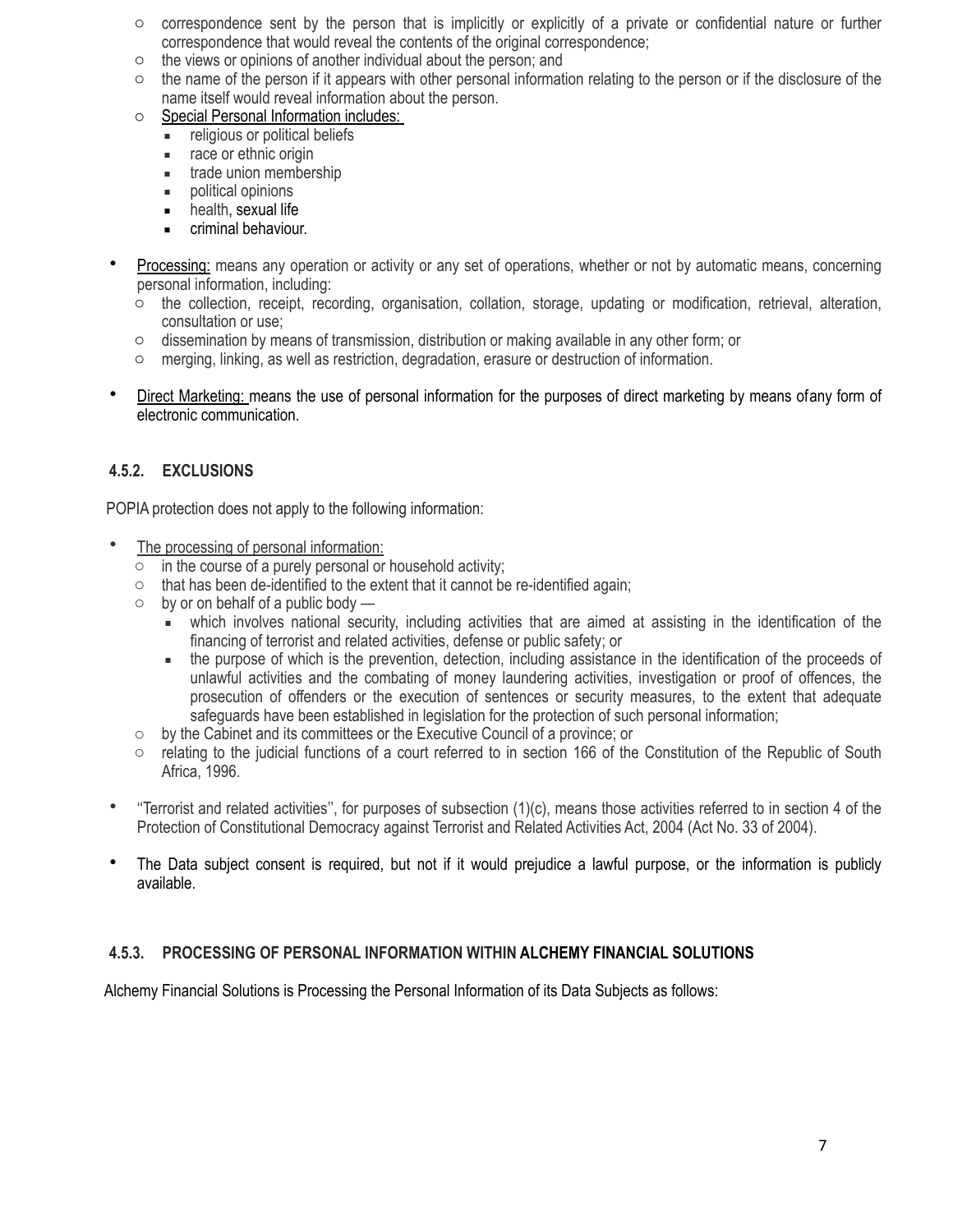| <b>Purpose of processing:</b>              | Rendering of financial services to clients<br>Provision of value added services<br>Maintain accounts and records<br>Support and manage employees<br>- Use of CCTV systems to prevent and detect crime<br>- Assessment and processing of claims<br>- Fraud prevention & detection<br>Market research and statistical analysis<br>Compliance with legal and regulatory requirements<br>$\overline{\phantom{a}}$<br>Verifying identity                                    |
|--------------------------------------------|------------------------------------------------------------------------------------------------------------------------------------------------------------------------------------------------------------------------------------------------------------------------------------------------------------------------------------------------------------------------------------------------------------------------------------------------------------------------|
| Data subject categories:                   | Shareholders<br>Board members<br><b>Directors</b><br>Employees<br>Consultants<br>Complainants & enquirers<br><b>Trustees</b><br>- Employers and employees of other organisations<br>- Subsidiary companies<br>- External companies / contractors<br>Suppliers and service providers<br>Clients and their members / policyholders / subscribers<br>Individuals captured by CCTV images / video<br>Individuals who have indicated an interest in our products / services |
| Types/ classes of<br>information processed | - Personal details<br><b>Business activities</b><br>Products / services provided<br>Personal views / preferences<br>Family details<br>- Education & employment details<br>- Visual images of individuals captured on CCTV<br>- Financial details<br>Racial / ethnic origin<br>- Trade union membership<br>- Offences / alleged offences<br>Religious or other beliefs<br>- Physical / mental health details<br>Criminal proceedings, outcomes & sentences              |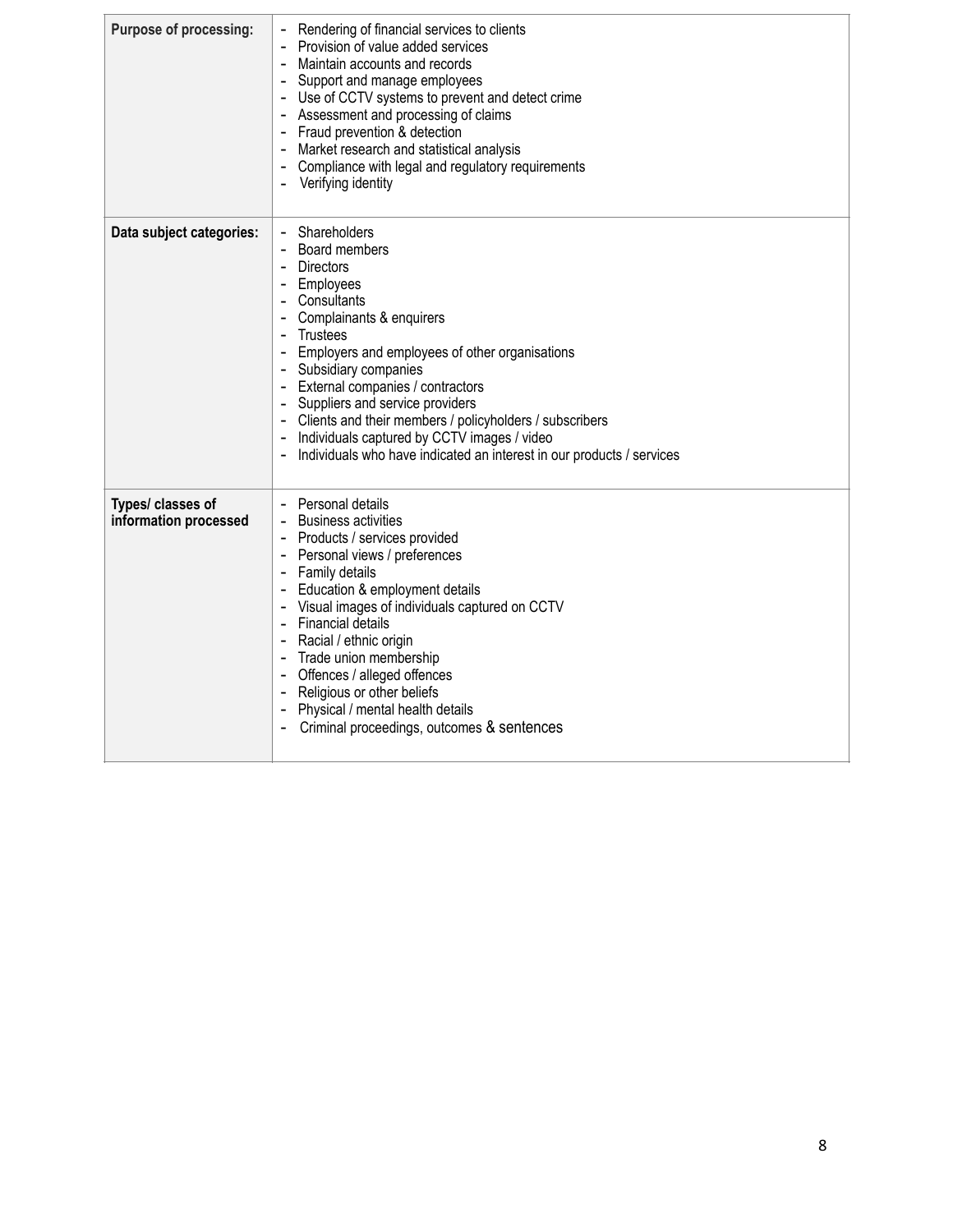| Who the information may<br>be shared with            | Its sometimes necessary to share Personal Information with individuals and/or with other<br>organisations. Where this is necessary, Alchemy Financial Solutions is required to comply with all<br>aspects of POPIA. The following are types of organisations Alchemy Financial Solutions may need<br>to share some of the Personal Information it processes. Only where it is necessary or required<br>Personal Information may be shared with:<br>Family, associates and representatives of the person whose Personal Information we are<br>processing<br>Employment and recruitment agencies<br><b>Financial organisations</b><br>$\overline{\phantom{a}}$<br>Credit reference agencies<br>Healthcare, social and welfare organisations<br>Healthcare professionals<br>Regulatory authorities<br>Central government<br>Police / courts where necessary<br><b>Business associates</b><br>Claimants / beneficiaries<br>Persons making an enquiry / complaint<br>Private investigators<br>Educators and examining bodies<br>Claims investigators<br>Suppliers and service providers<br>Industry bodies<br>Ombudsman<br>Legal Advisors, Compliance Officers, advocates or attorneys<br>Auditors<br><b>Tax Consultants</b><br><b>IT Services Providers</b><br>Debt collection and tracing agencies<br>Other companies in Alchemy Financial Solutions group<br>Pension fund administrators<br>Trade unions<br>Security organisations                                                                                                                                                                                                                                                                                       |
|------------------------------------------------------|------------------------------------------------------------------------------------------------------------------------------------------------------------------------------------------------------------------------------------------------------------------------------------------------------------------------------------------------------------------------------------------------------------------------------------------------------------------------------------------------------------------------------------------------------------------------------------------------------------------------------------------------------------------------------------------------------------------------------------------------------------------------------------------------------------------------------------------------------------------------------------------------------------------------------------------------------------------------------------------------------------------------------------------------------------------------------------------------------------------------------------------------------------------------------------------------------------------------------------------------------------------------------------------------------------------------------------------------------------------------------------------------------------------------------------------------------------------------------------------------------------------------------------------------------------------------------------------------------------------------------------------------------------------------------------------------------------------------|
| Cross border flows of<br><b>Personal Information</b> | It may be necessary to share Personal Information of Data Subjects with third parties in other<br>countries subject to compliance with POPIA. This will only be done if one of the following<br>requirements are met:<br>- the third party who is the recipient of the information is subject to a law, bindingcorporate rules or<br>binding agreement which provide an adequate level of protection that-<br>· effectively upholds principles for reasonable processing of the information that are<br>substantially similar to the conditions for the lawful processing of personal information<br>relating to a data subject who is a natural person and, where applicable, a juristic person, as<br>set out in theProtection of Personal Information Act; and<br>includes provisions, that are substantially similar to this section, relating to the further transfer<br>of personal information from the recipient to thirdparties who are in a foreign country;<br>the data subject consents to the transfer;<br>the transfer is necessary for the performance of a contract between the data subject and the<br>company in question, or for the implementation of pre-contractual measures taken in response<br>to the data subject's request;<br>the transfer is necessary for the conclusion or performance of a contract concluded in the<br>interest of the data subject between the company in questionand a third party; or<br>the transfer is for the benefit of the data subject, and-<br>it is not reasonably practicable to obtain the consent of the data subject to that transfer; and<br>if it were reasonably practicable to obtain such consent, the datasubject would be likely to<br>give it. |

# **4.5.4. PERSONAL INFORMATION PROTECTION PRINCIPLES FOR RESPONSIBLE PARTIES**

9 Alchemy Financial Solutions has a comprehensive Data Protection Policies and procedures in place in order to comply with principles of POPIA and ensure that the best efforts are employed to ensure the protection of Personal Information. Alchemy Financial Solutions implemented the required controls and employs up to date technology to ensure the protection, confidentiality, integrity and availability of the Personal Information that it processes.

# 1. **Accountability:**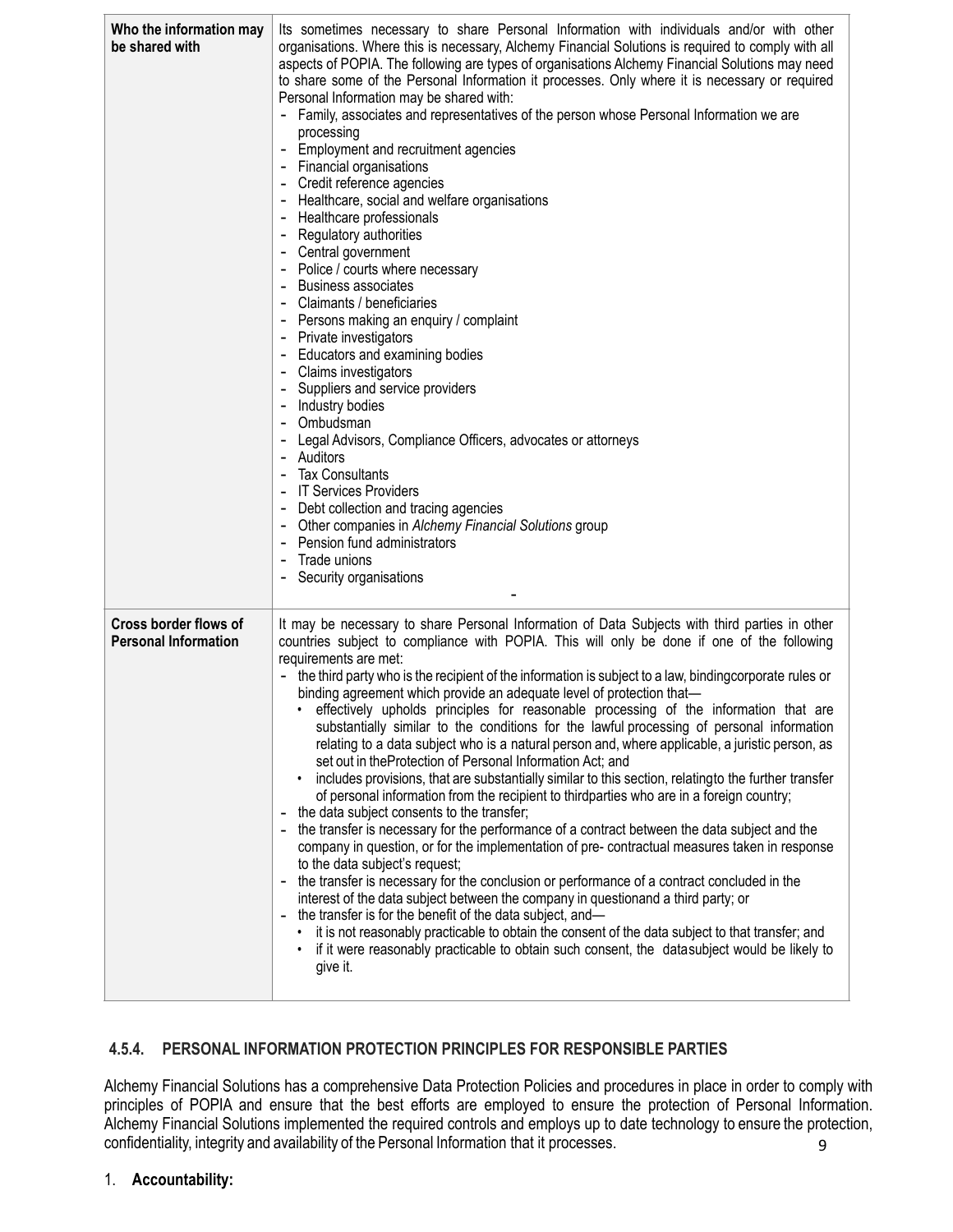The Responsible Party must ensure compliance. The Responsible Party is required to audit the processes used to collect, record, store, disseminate and destroy personal information: in particular, ensure the integrity and safekeeping of personal information in your possession or underyour control. The Responsible Party must take steps to prevent the information being lost or damaged, orunlawfully accessed.

# 2. **Purpose Specification:**

The Responsible Party must define the purpose of the information gathering and processing: personal information must be collected for a specific, explicitly defined and lawful purpose that isrelated to a function or activity of the company concerned.

# 3. **Processing Limitation:**

The Responsible Party must ensure processing is lawful and:

- done in a reasonable manner that does not infringe the privacy of the Data Subject.
- adequate, relevant and not excessive given the purpose.
- must have obtained consent or it must be necessary. If consent obtained then it must be voluntary, specific and informed.

# **4. Take steps to notify the Data Subject:**

The individual whose information is being processed has the right to know this is being done andwhy. The Data Subject must be informed about:

- the name and address of the company processing their information,
- he or she must be informed as to whether the provision of the information is voluntary ormandatory.

# **5. Further Processing limitation:**

- Assess whether further processing is permitted, one must ask the following questions:
	- $\circ$  Is there a valid relationship between the purposes?
	- o What is the nature of information?
	- o What are the consequences for data subject?
	- o The manner in which information was collected?
	- o Are there any contractual rights between the parties?
- Review the rationale for any further processing, asking the following:
	- $\circ$  If information is received via a third party for further processing, this further processing must be compatible with the purpose for which the data was *initially* collected.

# **6. Information quality:**

- The Responsible Party must take reasonably practicable steps to ensure that the information is complete, accurate, not misleading; and updated where necessary.
- The Responsible Party must notify Information Regulator once POPIA is enacted and Register with the Information Regulator.
- The Responsible Party must take reasonable steps to notify the Data Subject of:
	- o Information being collected
	- o Purpose for which information is collected
	- $\circ$  Whether the supply of information is voluntary or mandatory
	- o The consequences of failure to provide information
	- o Any particular law that applies

# **7. Accommodating Data Subject requests:**

POPIA allows for Data Subjects to make certain requests, *free of charge*, to organisations that holds their Personal Information. An example is where the Data Subject has the right to know the identity of all third parties that have had access to their information. A Data Subject may also ask for a record of the Personal Information concerned.

# **8. Security:**

- The Responsible Party is required to *secure the integrity of personal information* by taking appropriate, reasonable<br>technical and organisational measures to prevent: technical and organisational measures to prevent:
	- o Loss, damage or unauthorised access
	- o Unlawful access to or processing of personal information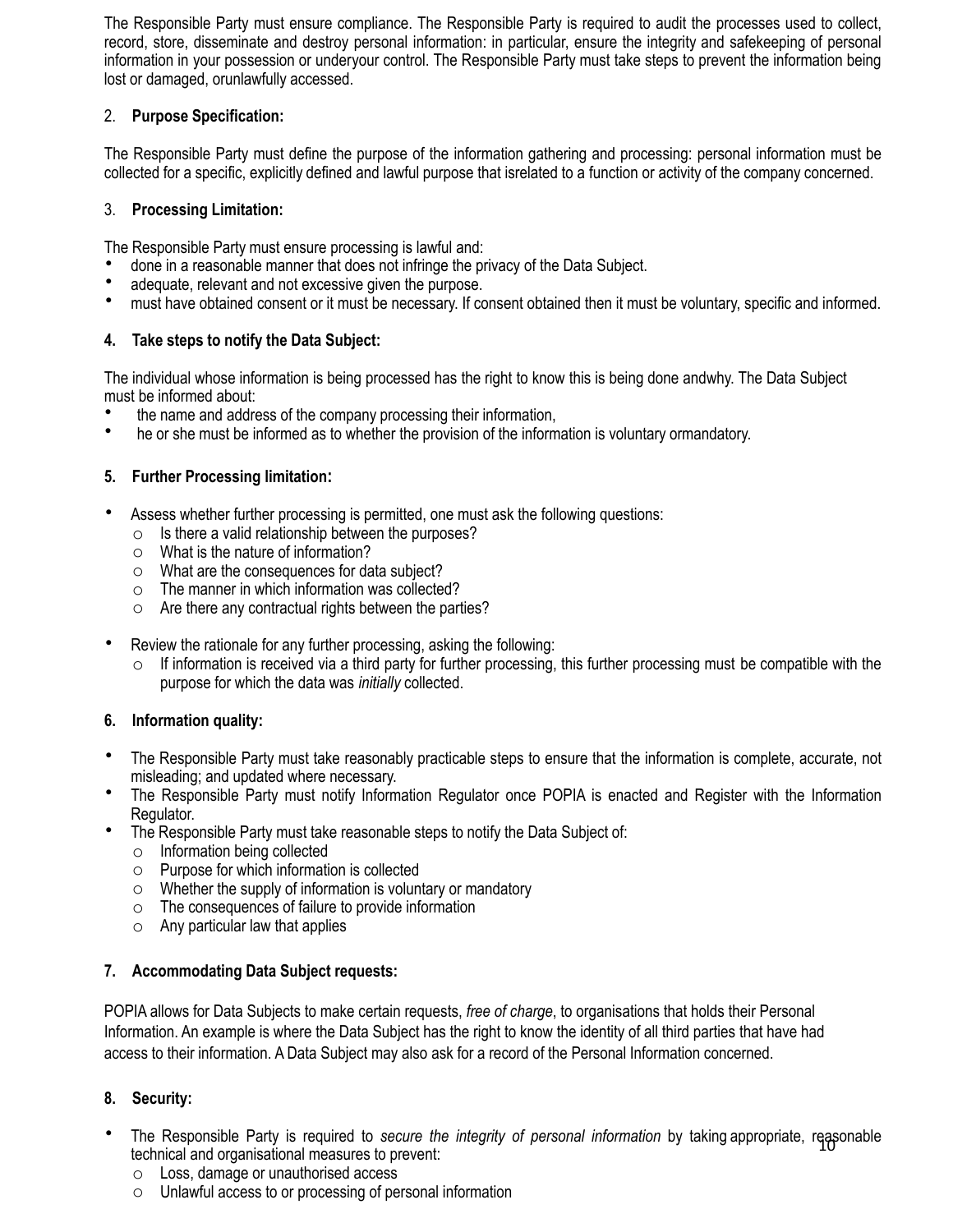- The Responsible Party must take all reasonable measures to:
	- o Identify all reasonably foreseeable internal and external risks
	- o Establish and maintain appropriate safeguards against the risks
	- $\circ$  Regularly verify that the safeguards are adequately implemented
	- o Ensure the safeguards are continually updated in response to new risks or deficiencies inpreviously implemented safeguards
- The Responsible Party must oversee an Operator who processes data on his/her behalf. Responsible Party must be aware of the following:
	- $\circ$  The Operator must treat information confidentially
	- $\circ$  The Responsible Party must ensure that the operator establishes and maintains appropriate security safeguards
	- o ALL processing by an operator must be governed by a written contract
	- o In the event of security breaches, the Responsible Party must notify the Regulator and the data subject

#### **9. Retain records for required periods:**

- Personal information must be destroyed, deleted or 'de-identified' as soon as the purpose for collecting the information has been achieved.
- However, a record of the information must be retained if an organisation has used it to make a decision about the data subject. The record must be kept for a period long enough for the data subject to request access to it.
- This requirement is subject to other legislation e.g. FAIS and FICA which provide for a period of 5 year to keep records.

#### **10. Cross Border Data Transfer:**

- There are restrictions on the sending of personal information out of South Africa as well as on the transfer of personal information back into South Africa.
- The applicable restrictions will depend on the laws of the country to whom the data is transferred or from where the data is returned, as the case may be.
- The Responsible Party must assess the applicable laws and institute a written protocol to cover these requirements.

# **4.5.5. ROLES AND RESPONSIBILITIES OF THE OPERATOR**

#### **1. Duties of an Operator:**

All Information processed by an operator must be treated in the following manner:

- The Responsible party must be aware of the Operators processing.
- The Operator must treat information confidentially.
- The Responsible party must ensure that the Operator establishes and maintains appropriate security safeguards.
- In the event of security breaches, the Operator via the Responsible party must notify the Regulator and the data subject.
- The processing by an operator must be governed by a written contract between the Responsible party and the Operator.

# **2. Contents of the Contract:**

The Contract between Operator and Responsible Party must detail at least the following:

- the legitimate grounds for collecting and using personal data collected,
- the lawful purpose for which data are being collected.
- the limit of processing and prohibiting of further processing,
- the extent of information that is required to prevent any excessive information collection,
- the information retention periods and requirements applicable together with destruction processes and procedures,
- The right of individuals to request such information and query the use thereof,
- The security measures required to prevent the unauthorised or unlawful processing of personal data or access to personal data, including accidental loss or destruction or damage to personal data.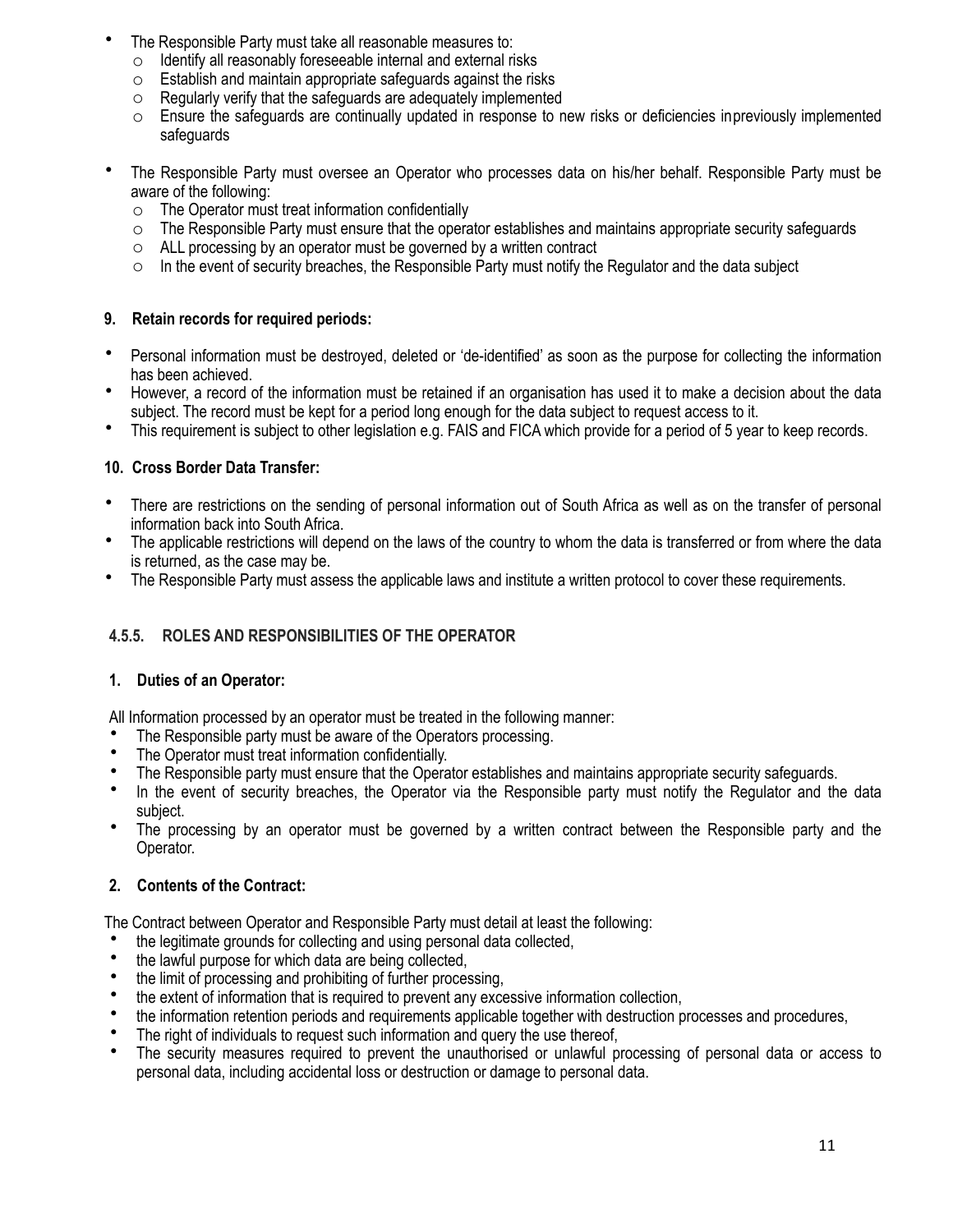#### **4.5.6. DEALING WITH SPECIAL PERSONAL INFORMATION**

Note: If an objection is received from a Data Subject to process the Special Information, then this information may not be supplied to 3rd parties without the Data Subject's consent.

- 1. **Religious or Philosophical Beliefs** processingmay take place by Spiritual or religious organisations & institutions, provided that the information concerns data subjects belonging to such organisations; if it is necessary to achieve their aims and principles; or to protect the spiritual welfare of the data subjects.
- 2. **Race** processing may be carried out to Identify data subjects when this is essential and to Comply with laws or measures designed to protect or advance persons disadvantaged by unfair discrimination
- 3. **Trade Union Membership** processing may take place by a trade union to which the data subject belongs, or the trade union federation to which the trade union belongs, if the processing is necessary to achieve the aims of thetrade union/ trade union federation.
- 4. **Political Persuasion** processing may take place by an institution founded on political principles if such processing is necessary to achieve the aims or principles of the institution.
- 5. **Health or Sexual Life** processing must be confidential and may take place by:
- Medical practitioners, healthcare institutions
- Insurance companies, medical aid scheme providers
- Schools
- Institutions of probation, child protection or guardianship
- Pension funds and employers if processing is necessary for:
- o Implementation of laws/pension regulations
- $\circ$  Re-integration/support for workers or persons entitled to benefit in connection with sickness/work incapacity
- 6. **Criminal behaviour** processing may take place by:
- Bodies charged by law with applying criminal law
- Responsible parties who have obtained the information in accordance with the law
- Responsible parties who process the information for their own lawful purposes to; o assess an application by a data subject in order to take a decision about or provide a service to thatdata subject to protect their legitimate interests in relation to criminal offences.

#### **7. General Exemptions**

The Regulator may authorise processing of any information, which will not be in breach of POPIA,if the public interest includes:

- the legitimate interests of State security
- the prevention, detection and prosecution of offences
- important economic and financial interests of the State or a public body
- historical, statistical or research activity.

# **4.5.7. DIRECT MARKETING BY MEANS OF UNSOLICITED ELECTRONICCOMMUNICATIONS**

- Direct marketing is prohibited unless you have consent, or the target is already a customer.
- You may only approach a person for consent once and if they have not previously withheld such consent.
- You may only use the information for the purpose it was obtained, for a customer.
- Any communication for the purpose of direct marketing must contain:
	- $\circ$  Details of the identity of the sender,
	- $\circ$  The address or other contact details to which the recipient may send a request to opt-out.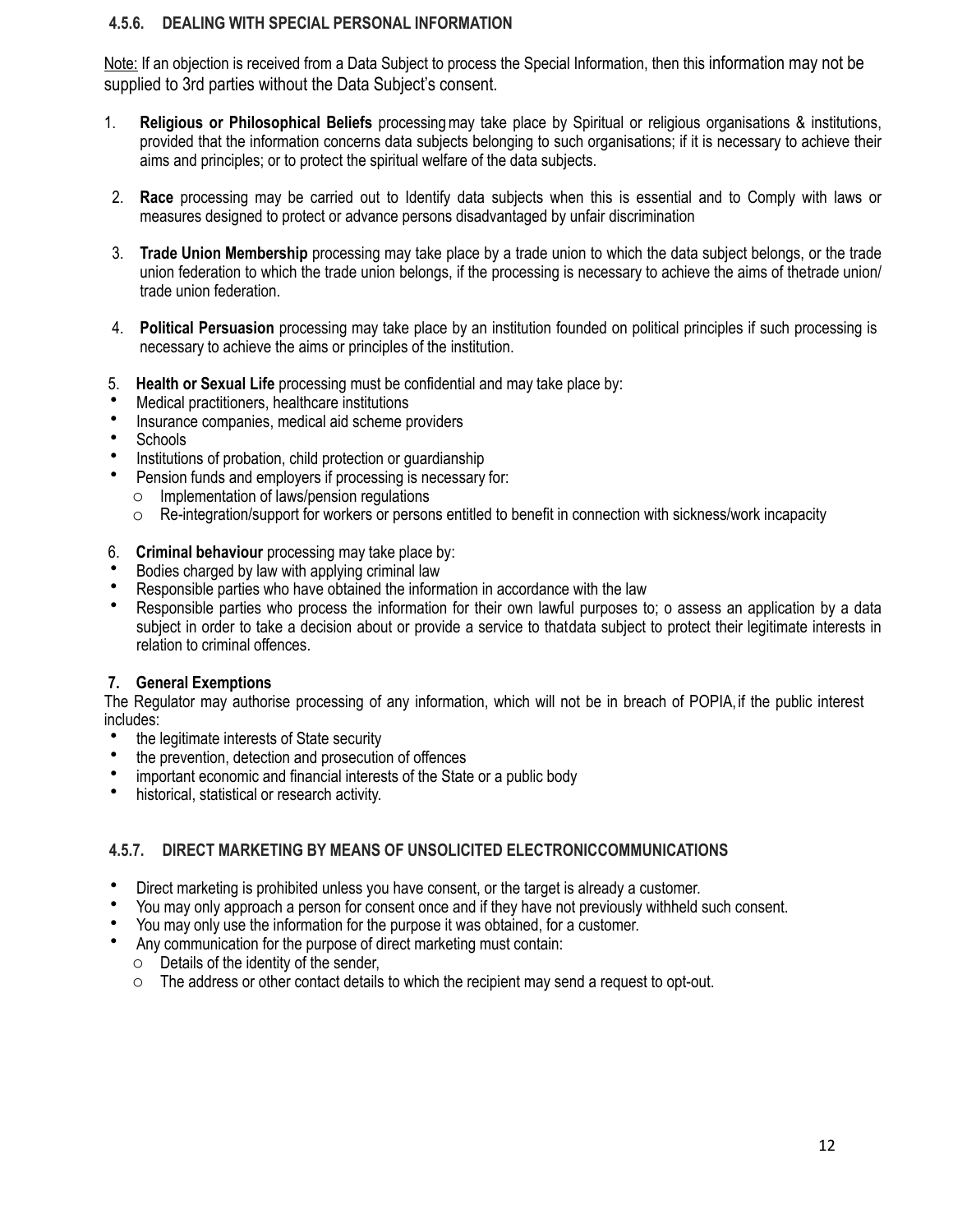# **APPENDIX 1 REQUEST FOR INFORMATION FORM**

| 1.                                                                                                                                           | <b>PARTICULARS OF PERSON REQUESTING ACCESS TO INFORMATION</b>                                                                                                                                                                                                                   |                |             |  |
|----------------------------------------------------------------------------------------------------------------------------------------------|---------------------------------------------------------------------------------------------------------------------------------------------------------------------------------------------------------------------------------------------------------------------------------|----------------|-------------|--|
| <b>Full Names &amp; Surname:</b>                                                                                                             |                                                                                                                                                                                                                                                                                 |                |             |  |
| <b>Identification Number:</b>                                                                                                                |                                                                                                                                                                                                                                                                                 | Cell phone no. |             |  |
| Other contact no:                                                                                                                            |                                                                                                                                                                                                                                                                                 | Fax no.        |             |  |
| <b>Email address:</b>                                                                                                                        |                                                                                                                                                                                                                                                                                 |                |             |  |
| <b>Postal address:</b>                                                                                                                       |                                                                                                                                                                                                                                                                                 |                | Postal code |  |
|                                                                                                                                              | 2. PARTICULARS OF PERSON ON WHOSE BEHALF THE REQUEST IS MADE                                                                                                                                                                                                                    |                |             |  |
|                                                                                                                                              | *Only complete this section if a request for information is made on behalf of another person.                                                                                                                                                                                   |                |             |  |
| <b>Full Names &amp; Surname/</b><br>Legal entity name:                                                                                       |                                                                                                                                                                                                                                                                                 |                |             |  |
| Identification/Registration no.                                                                                                              |                                                                                                                                                                                                                                                                                 |                |             |  |
| PARTICULARS OF REQUESTED INFORMATION<br>3.                                                                                                   |                                                                                                                                                                                                                                                                                 |                |             |  |
|                                                                                                                                              | *Provide full particulars of the information to which access is requested. If the Provided space is not sufficient, please continue on a separate                                                                                                                               |                |             |  |
|                                                                                                                                              | page and attach it to the form. Any additional pages submitted must be signed.                                                                                                                                                                                                  |                |             |  |
|                                                                                                                                              |                                                                                                                                                                                                                                                                                 |                |             |  |
|                                                                                                                                              |                                                                                                                                                                                                                                                                                 |                |             |  |
|                                                                                                                                              |                                                                                                                                                                                                                                                                                 |                |             |  |
|                                                                                                                                              |                                                                                                                                                                                                                                                                                 |                |             |  |
|                                                                                                                                              |                                                                                                                                                                                                                                                                                 |                |             |  |
|                                                                                                                                              |                                                                                                                                                                                                                                                                                 |                |             |  |
|                                                                                                                                              |                                                                                                                                                                                                                                                                                 |                |             |  |
|                                                                                                                                              |                                                                                                                                                                                                                                                                                 |                |             |  |
| $\mathbf{4}$ .                                                                                                                               | <b>FORMAT IN WHICH INFORMATION IS REQUESTED</b>                                                                                                                                                                                                                                 |                |             |  |
|                                                                                                                                              | *Indicate the format in which the information requested is required. Please note that the request for accessin the specified format may depend<br>on the format in which the record is available and access in the requested format may be refused under certain circumstances. |                |             |  |
|                                                                                                                                              |                                                                                                                                                                                                                                                                                 |                |             |  |
|                                                                                                                                              |                                                                                                                                                                                                                                                                                 |                |             |  |
| RIGHT TO BE EXERCISED OR PROTECTED<br>5.                                                                                                     |                                                                                                                                                                                                                                                                                 |                |             |  |
| *Indicate: 1. What right is to be exercised and/or protected and 2. Why the information is required to protect and/orto exercise this right. |                                                                                                                                                                                                                                                                                 |                |             |  |
|                                                                                                                                              |                                                                                                                                                                                                                                                                                 |                |             |  |
| What right is to be protected                                                                                                                |                                                                                                                                                                                                                                                                                 |                |             |  |
| Why the information is required                                                                                                              |                                                                                                                                                                                                                                                                                 |                |             |  |
| 6.                                                                                                                                           | NOTICE OF APPROVAL / REJECTION OF REQUEST                                                                                                                                                                                                                                       |                |             |  |
| Please note: You will be notified via e-mail and/or post whether your request has been approved or denied. If you wish to be informed in     |                                                                                                                                                                                                                                                                                 |                |             |  |

another manner, please specify the manner and provide the necessary details: